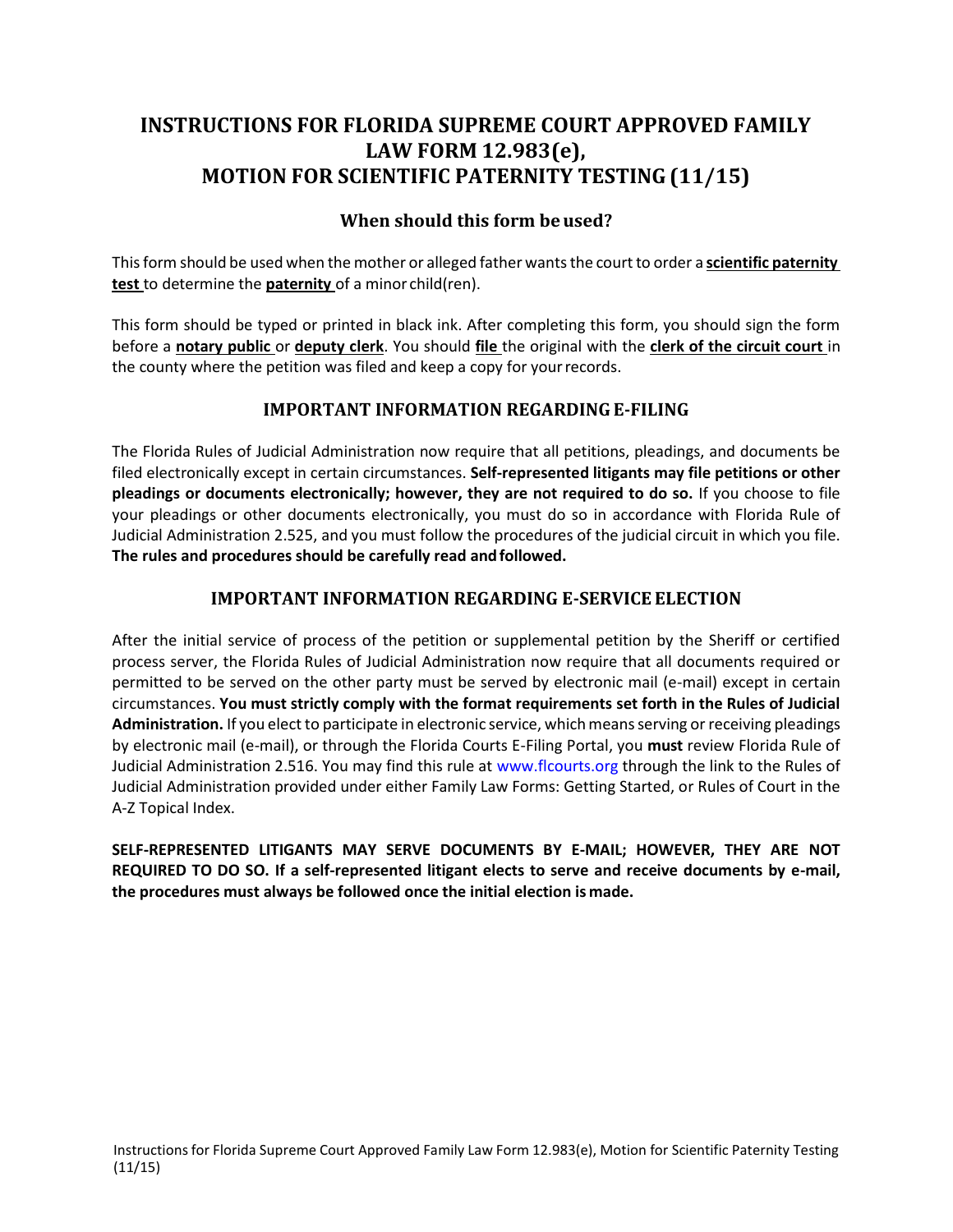To serve and receive documents by e-mail, you must designate your e-mail addresses by using the  **Designation of Current Mailing and E-mail Address**, Florida Supreme Court Approved Family Law Form 12.915, and you must provide your e-mail address on each form on which your signature appears. Please **CAREFULLY** read the rules and instructions for: **Certificate of Service (General),** Florida Supreme Court Approved Family Law Form 12.914; **Designation of Current Mailing and E-mail Address**, Florida Supreme Court Approved Family Law Form 12.915; and Florida Rule of Judicial Administration 2.516.

### **What should I do next?**

 When you have filed this motion, you are ready to set a **hearing** on this motion. You should check with  the clerk, **family law intake staff**, or **judicial assistant** for information on the local procedure for scheduling a hearing. When you know the date and time of your hearing, you should file a **Notice of Hearing (General)**, Florida Supreme Court Approved Family Law Form 12.923, or other appropriate notice of hearing form.

 A copy of this motion and the Notice of Hearing must be mailed, e-mailed **or** hand-delivered to the other party in your case.

#### **Where can I look for more information?**

 **Before proceeding, you should read General Information for Self-Represented Litigants found at the beginning of these forms.** The words that are in **bold underline** in these instructions are defined there. For further information, see chapter 742, Florida Statutes.

#### **Special notes...**

 These family law forms contain an **Order on Motion for Scientific Paternity Testing**, Florida Supreme Court Approved Family Law Form 12.983(f), which the judge may use. You should check with the clerk, family law intake staff, or judicial assistant to see if you need to bring it with you to the hearing. If so, you should type or print the heading, including the circuit, county, case number, division, and the parties' names, and leave the rest blank for the judge to complete at your hearing or trial.

 Remember, a person who is NOT an attorney is called a nonlawyer. If a nonlawyer helps you fill out these forms, that person must give you a copy of a **Disclosure from Nonlawyer**, Florida Family Law Rules of **must** put his or her name, address, and telephone number on the bottom of the last page of every form he or she helps you complete. Procedure Form 12.900 (a), before he or she helps you. A nonlawyer helping you fill out these forms also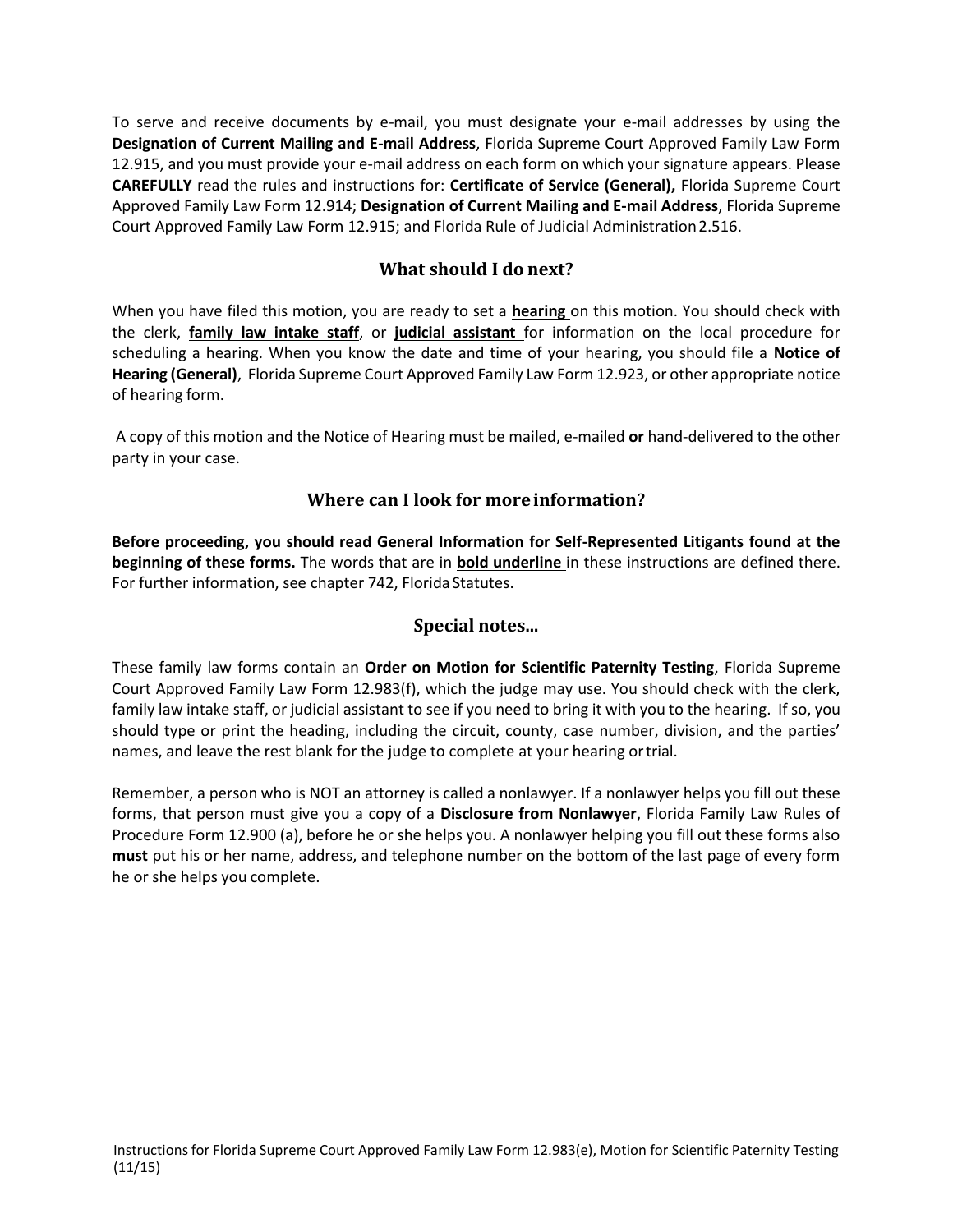|                                                                                                                                                                                                          | IN THE CIRCUIT COURT OF THE _________________________________JUDICIAL CIRCUIT,                                                                                                                                                                                                                                      |
|----------------------------------------------------------------------------------------------------------------------------------------------------------------------------------------------------------|---------------------------------------------------------------------------------------------------------------------------------------------------------------------------------------------------------------------------------------------------------------------------------------------------------------------|
|                                                                                                                                                                                                          |                                                                                                                                                                                                                                                                                                                     |
|                                                                                                                                                                                                          |                                                                                                                                                                                                                                                                                                                     |
|                                                                                                                                                                                                          |                                                                                                                                                                                                                                                                                                                     |
| Petitioner,                                                                                                                                                                                              |                                                                                                                                                                                                                                                                                                                     |
| and                                                                                                                                                                                                      |                                                                                                                                                                                                                                                                                                                     |
|                                                                                                                                                                                                          |                                                                                                                                                                                                                                                                                                                     |
| Respondent,                                                                                                                                                                                              |                                                                                                                                                                                                                                                                                                                     |
|                                                                                                                                                                                                          | <b>MOTION FOR SCIENTIFIC PATERNITY TESTING</b>                                                                                                                                                                                                                                                                      |
| available in this action.                                                                                                                                                                                | I, {choose only one} $\Box$ Petitioner $\Box$ Respondent certifies that the following information is true:<br>1. At this time, other than testimony, very little or no substantial proof of paternity or nonpaternity is                                                                                            |
| degree of medical certainty:                                                                                                                                                                             | 2. I request, under section 742.12, Florida Statutes, that the Court enter an order for appropriate<br>scientific testing of the biological samples of Petitioner and Respondent and the minor child(ren) listed<br>below, so that a determination of paternity of the minor child(ren) can be made to a reasonable |
| <b>Name</b>                                                                                                                                                                                              | <b>Birth Date</b>                                                                                                                                                                                                                                                                                                   |
|                                                                                                                                                                                                          |                                                                                                                                                                                                                                                                                                                     |
| $(2)$ $\overline{\phantom{a}}$                                                                                                                                                                           |                                                                                                                                                                                                                                                                                                                     |
|                                                                                                                                                                                                          |                                                                                                                                                                                                                                                                                                                     |
|                                                                                                                                                                                                          |                                                                                                                                                                                                                                                                                                                     |
|                                                                                                                                                                                                          |                                                                                                                                                                                                                                                                                                                     |
| 3. I request that the costs of the scientific testing initially be borne by<br>both Petitioner and Respondent.                                                                                           | Petitioner<br>Respondent                                                                                                                                                                                                                                                                                            |
| I certify that a copy of this document was $\Box$ ) mailed $(\Box)$ faxed and mailed $(\Box)$ e-mailed $(\Box)$ hand<br>delivered to the person(s) listed below on {date} _____________________________. |                                                                                                                                                                                                                                                                                                                     |
| Petitioner or his/her attorney:                                                                                                                                                                          |                                                                                                                                                                                                                                                                                                                     |
| <b>Respondent or his/her attorney:</b>                                                                                                                                                                   |                                                                                                                                                                                                                                                                                                                     |
|                                                                                                                                                                                                          |                                                                                                                                                                                                                                                                                                                     |
|                                                                                                                                                                                                          |                                                                                                                                                                                                                                                                                                                     |
|                                                                                                                                                                                                          |                                                                                                                                                                                                                                                                                                                     |
| Designated E-mail Address(es): ________________                                                                                                                                                          |                                                                                                                                                                                                                                                                                                                     |
|                                                                                                                                                                                                          |                                                                                                                                                                                                                                                                                                                     |